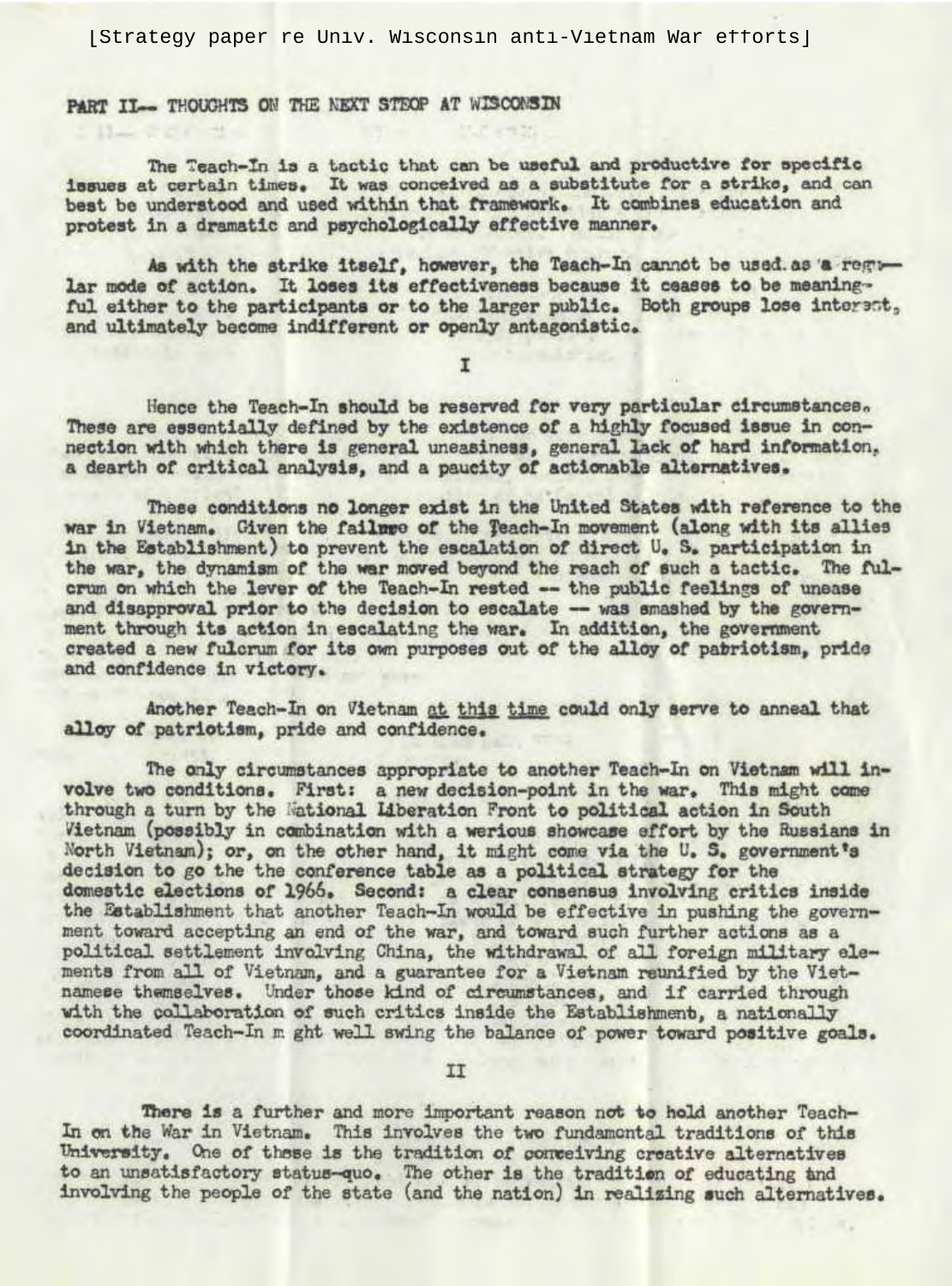## Williams - Part II (Page 2)

This University played a very early (in some ways original), and a highly significant and consequential, role in recognizing the failures of 19th century laissez-faire capitalism and in evolving the alternative or corporate welfare capitalism. And it translated that alternative into concrete attitudes, programs, and legiblation through a vigorous and mutually responsive alliance with the citizens of the state.

All of us can, of course, criticize corporate welfare capitaism. But we must acknowledge that corporate walfare capitalism has been an improvement over 19th century individualist and entrepreneurial capitalism. And to sidetrack one selves by concentrating on a critique of corporate welfare capitalism, either in general or in particular, is to fail our own tradition here at Wisconsin. It is also to fail intellectually. The analysis and critique of corporate welfare capitalism, and of its political ideology of modern liberalism, already exist in considerable power and refinement.

The Wisconsin traditions call at this point for the evolution and propegate ation of a creative alternative. The war in Vietnam, and other such pathologies and abberations as the draft, can be dealt with more effectively within this framework than by treating them as primary issues.

The central issue is the moral and practical necessity of a creative alternative to corporate welfare capitalism. The reasons that this is so, and the primary importance of moving on to a broader approach, are outlined in the attached paper on "Radicals and American Foreign Policy."

II<sub>1</sub>

For these reasons, therefore, I propose the our future program be cast simply and explicity in terms of The Wisconsin Serminar on Creating an American Community. There may be some reason to operate in the idiom of a "Free University" at such private institutions as Columbia, Yale, or Harvard, and even at some state universities and collgges. But in my view, at any rate, the argument for resorting to such an approach here at Wisconsin is not at all persuasive. We are the living people responsible for sustaining a viable tradition of our own. If we are good enough to do so, furthermore, we may well win the administration of this university to our view and create a truly national center of positive ideas, ideals, leadership, and power.

This does not mean an end to protests against the war in Vietnam. It does not mean an end to protests against civil rights violations, and so forth.

But it does mean that we conceive and execute such protests within the framework, and within the strategy, of leading this campus and this immediate community of Madison into an exploration of a different and better America. That exploration can - and should - lead to concrete proposals which can be carried into the political arena at the local, state, and national levels. I myself think it entirely possible that we might enter candidates in carefully selected campaigns in the fall elections of 1966. Perhaps even more importantly, such an exploration can create a collition of generations, and that kind of coalition can be sustained after graduation whereas the tenuous coalition of students and professors cannot be sustained after graduation.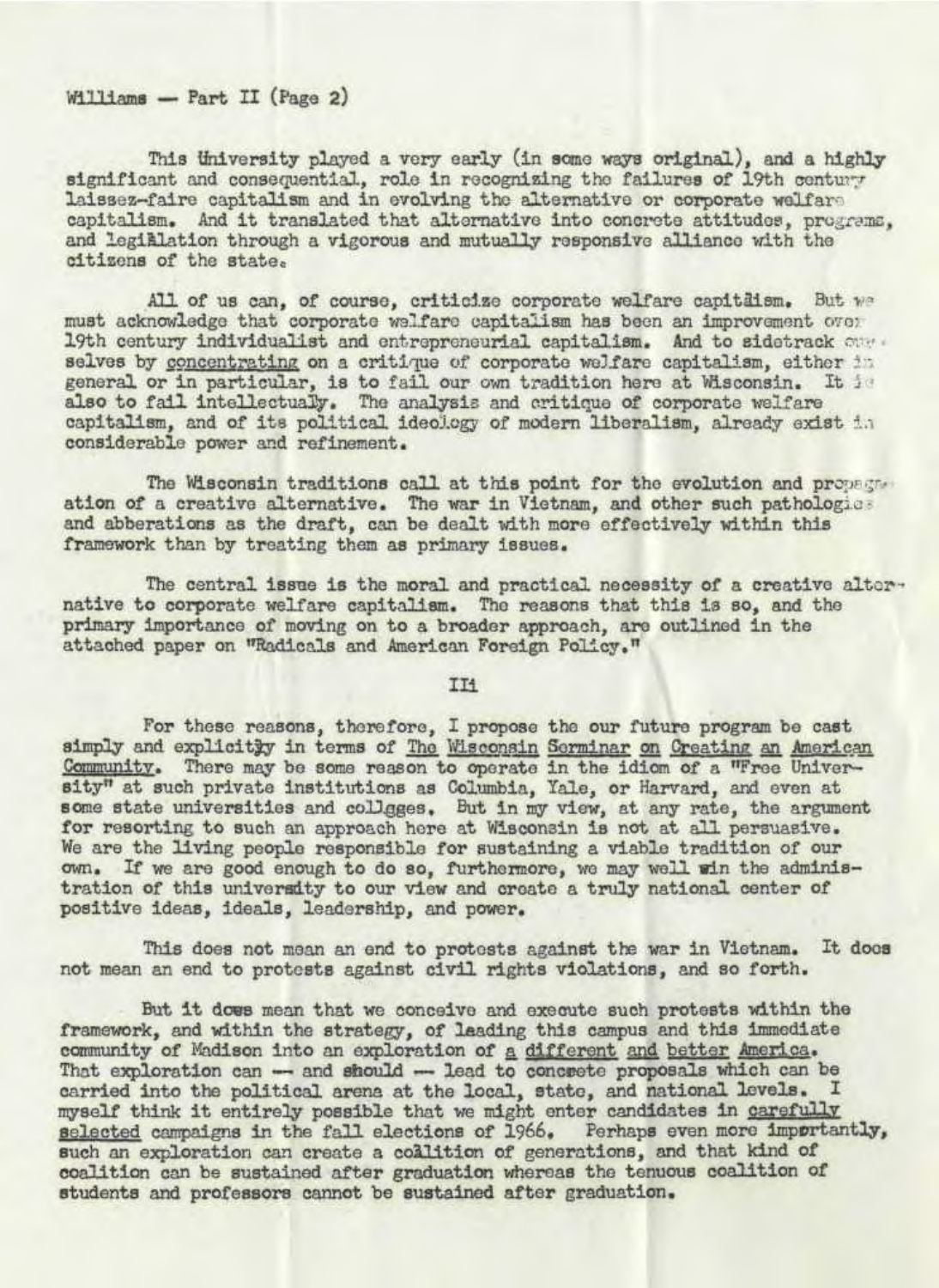$W1101ams - Part II$  (Page 3)

The Seminar should, of course, be started with a dramatic and powerful. program lasting at least two days, and perhaps more. But that opening blast must be followed with regular and sustained activities.

The Seminar should akko be started by Wisconsin people. The national names, and other organizations, can opt-in at a later date - after we have defined the approach,

The idea of launching such a Seminar on the eve of the Christmas Holidays wim is attractive for many reasons, but those appeals whould not be decisive in reaching a decision. The vital consideration must be the quality and the power of our initial operation.

We must define the subjects with great care and rigor, and we must involve students and adults beyond the core of radical students and faculty. We need. lawyers (such as Hurst) as well as economists (such as Lampman). We need politicians (such as young IaFollette) as well as housewives (non-acadumic ones, that is). We need dirt farmers (I know some who are radicals) as well as historicant. We need businessmen as well as psychologists. We need poor white people as well as Negro students. We need stenographers and truck drivers as well as ministers, We need drop-outs as well as high school teachers (such as Qmar Kussow) and high school students. And we need conservatives as well as liberals.

We need to -- and must -- involve these people within the context and orientation of the vision and the realisty of an American community. We need their candid, human expressions of what's wrong with their lives under corporate welfare capitalism. We need to learn from them the reaity of this society; and, as they teach us those things, we need to help them (and ourselves) to realize the limits of even their fondest dreams within this society. And we need to have them move on and begin to think and talk about how to build a community,

IV

Hence wo will have to begin among ourselves by developing a banb of a program and preparing the material. Once that is dono we can go to othor people and ask them to participate in a dialogue around the ideas we have focused and developed. We should even be prepared to have copies of our major papers available for distribution to key people prior to the program date. I suggest that our work should be orientated around the following themes:

- A. The Nature and Tradition of Community
	- 1. In the Western World
	- 2. In the Eastern World
- B. The American Tradition of Community
	- 1. 17th and 18th centuries
	- 2. 19th century
	- 3. 20th century
- C. Limits Imposed on Community by Corporate Welfare Capitalism